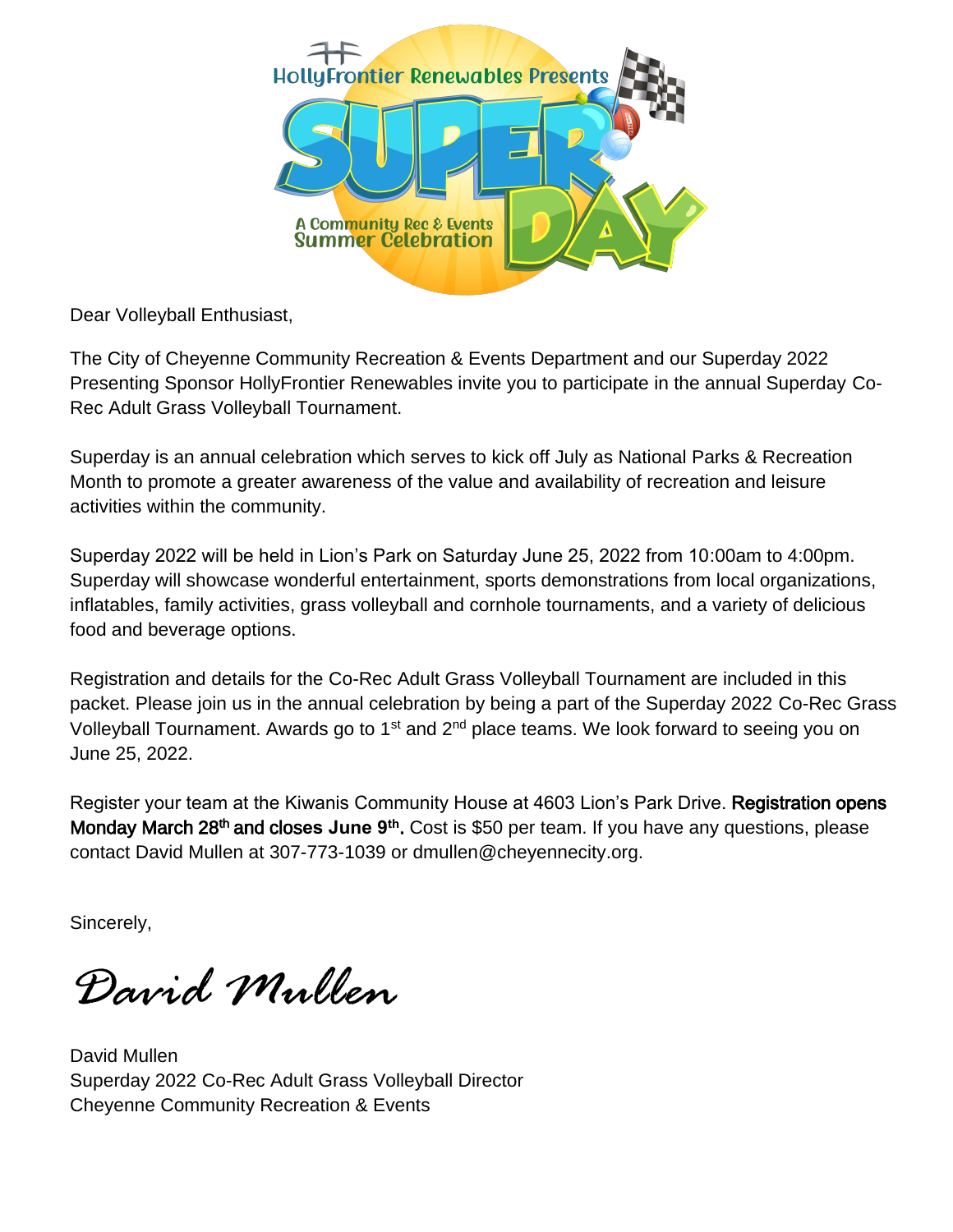## Superday 2022 Co-Rec Adult Grass Volleyball Rules

- Teams check in at the Dunbar Field supervisor's table 15 minutes prior to game time.
- Tournament will be capped at 16 teams. All matches will be played 4v4.
- The event will consist of a round of pool play (3 games each team), followed by a single elimination tournament to decide division winners.
- Pool play schedules will be sent to team reps on June 22, 2022
- Good sportsmanship is REQUIRED from all participants and fans.
- Alcohol is prohibited in the parks and on the field.
- Four players must be present to start a match; players may be inserted upon arrival after they have checked in with the field supervisor (waiver must be signed). There can be up to eight players on a roster.
- There must be always at least one male and one female on the court.
- Net height will be 7'11".
- No cleats or spikes allowed. Tennis shoes or barefoot is permitted.
- Teams will provide their own uniforms; dress to impress! Please remember, this is a family event. The tournament director has the authority to deem subject matter inappropriate and has the right to disqualify players whose clothing includes but not limited to explicit content, inappropriate language, or suggestive themes.
- All matches will start at their predetermined times. There is a 5-mintue grace period for teams to arrive, until a forfeit is declared.
- The ball may only be touched 3 times maximum, by one team, before it needs to be returned across the net. Block attempts do not count towards the 3 touches.
- There is no set position for players after the serve. This means that players can move to any part of the court they wish at any time after the serve. All players present for the match must rotate in and out when it is their turn to serve.
- The "rally point" system will be used for all matches.
- Teams will referee their own matches.
- Final scores will be reported to the supervisor's table by the team rep following each match.
- Pool play:
	- o Each team will play 3 pool play games
	- o Matches will be one set; sets being played to 25 with a cap of 30. Must win by 2 points.
	- o There will be a 30-minute break after pool play in order to get tournament brackets set.
	- o Matches will not exceed 30 minutes in length. If a game is still going at the 30-minute mark, the team in the lead will be declared the winner.
- Single elimination tournament:
	- o Brackets will be posted at the supervisor's table.
	- o Matches will be best 2/3 sets; sets are played to 21 points with a cap of 25. If needed, the 3rd set will be played to 15 points with a cap of 20. Must win by 2 points.
	- o Matches will not exceed 45 minutes in length. If a game is still going at the 45-minute mark, the team in the lead will be declared the winner.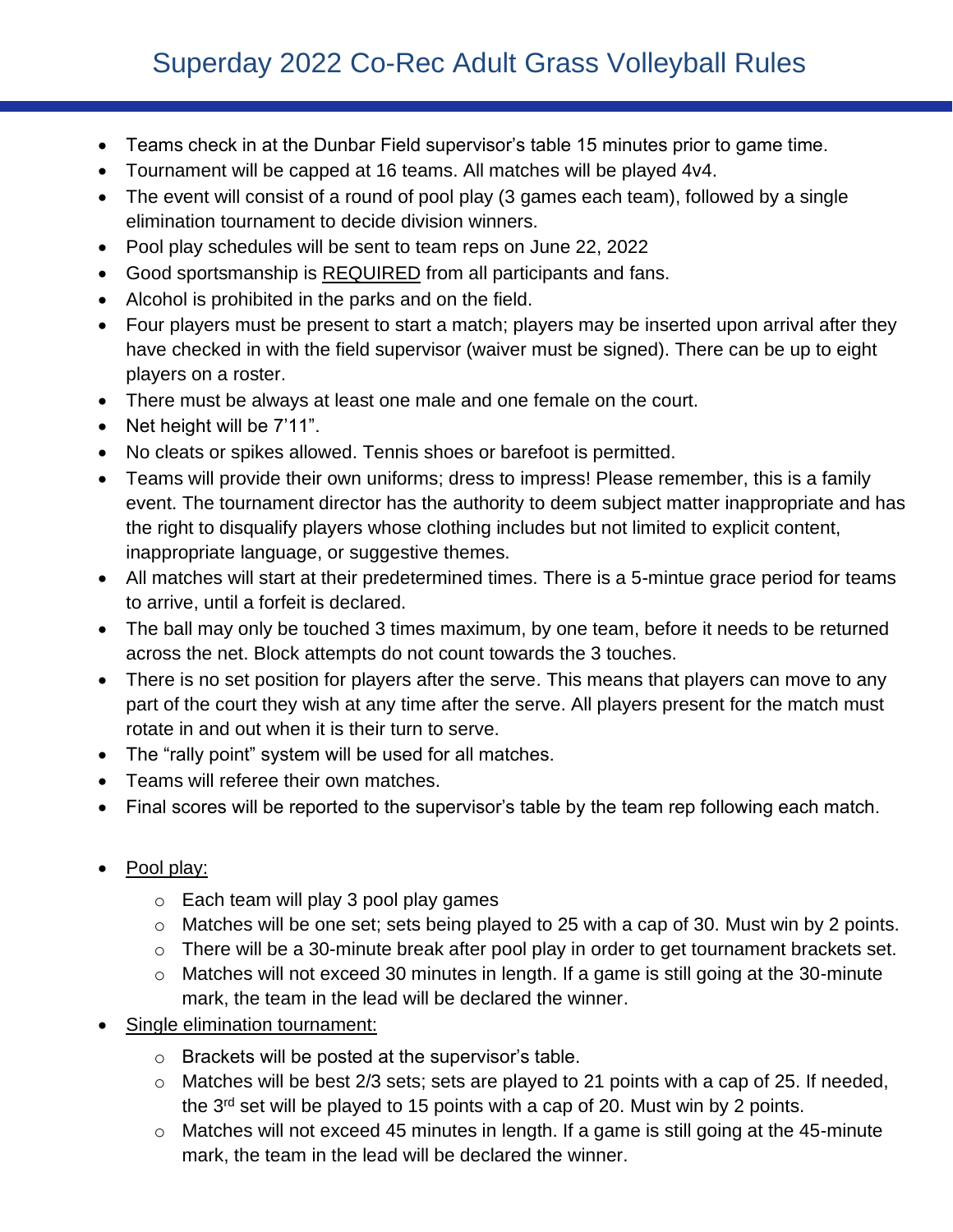# Superday 2022 Co-Rec Adult Grass Volleyball Registration Form

Registration: \$50/team

**Competitive Division** 

**Recreational Division** 

#### Notes:

- Minimum age of participation is 16 years old. Parent or guardian must sign the attached waiver.
- Teams must have a minimum 4 players and a maximum 8 players on the team roster.
- Registration is capped at 16 teams.

**The Superday 2022 Co-Rec Adult Grass Volleyball Tournament will be held if rain occurs but will be canceled due to extreme weather conditions. Due to the incredible amount of planning and participation of numerous staff and playing surfaces, there is no reschedule date or refunds.**

#### **For Office Use Only:**

**Registration Received on:** *CONDERENT CONDERENT REGISTERS ON A REGISTER DISCRUSSION CONDERENT CONDERENT CONDERENT CONDERED A CONDERED CONDERED A CONDER CONDER CONDER CONDER CONDER CONDER CONDER CONDER CONDER CONDER CONDE* 

Payment Amount: Check #: